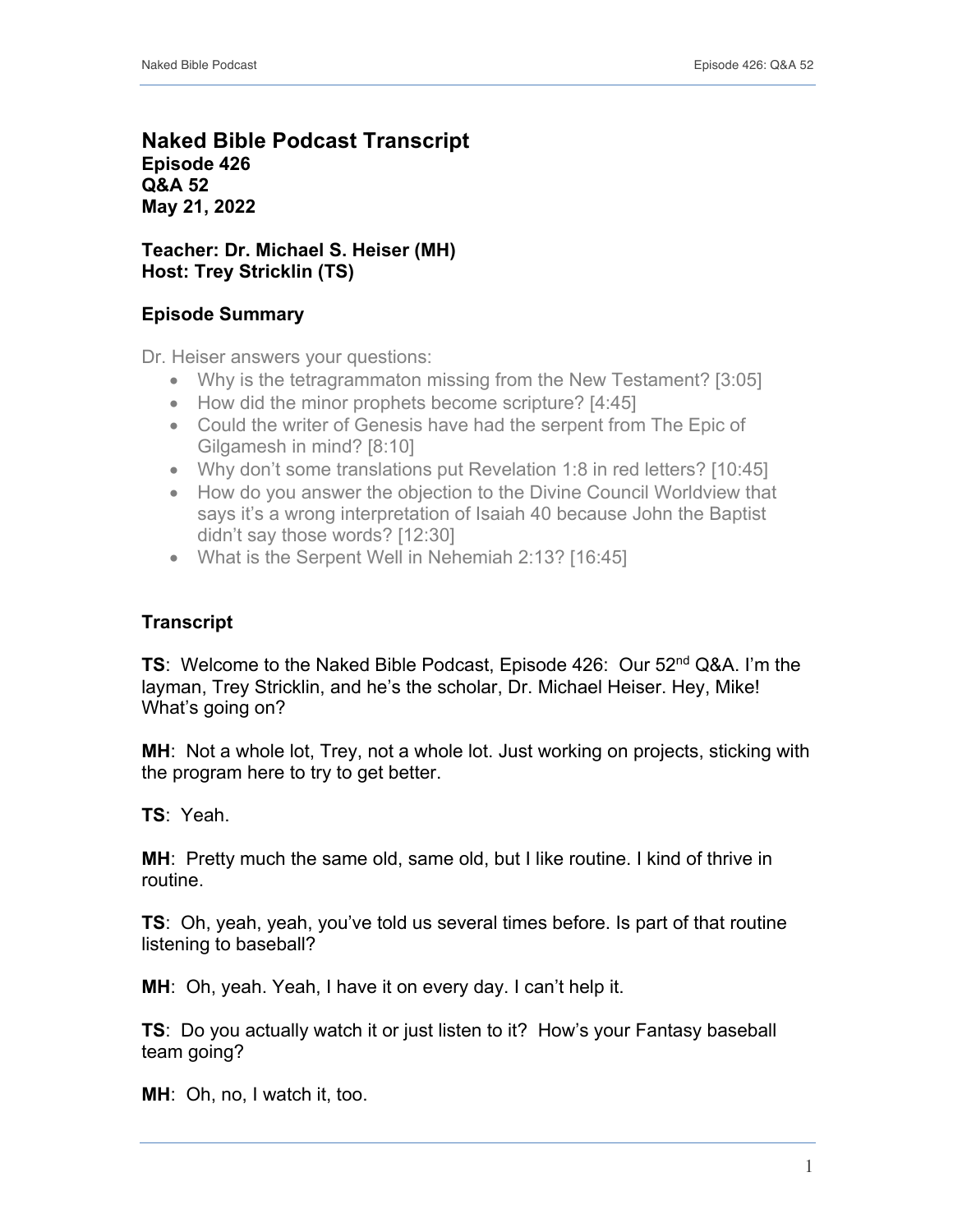**TS**: I'm being generous. Yeah, I'm being generous by asking about your Fantasy baseball team so here's your chance.

**MH**: Well, my team in the Naked Bible League isn't doing very well, but I'm in two leagues that my brother runs. In one of those leagues, I'm near the top and then I'm in a Rotisserie league and I'm in second place. So it's going to take a lot of effort to get out of second and move to first, but that's what happened last year. I won that league last year. About two-thirds of the way through the season, my guys just started to hit and it pushed me over the top. So I'm hoping for the same thing this year.

**TS**: Well, that's great, Mike. I apologize I fell asleep there.

**MH**: Isn't that refreshing?

**TS**: Yeah. I'm starting to feel like everybody else out there who loves it when we talk about Fantasy. But we didn't talk too much about Fantasy this season.

**MH**: No, no, we've taken a break from it so there you go.

**TS**: Yeah, well, a break from talking about it; certainly not playing it.

**MH**: Right.

**TS**: So our audience, you're welcome.

**MH**: They can breathe a collective sigh of relief if we tell them we're not going to get back into it for a while.

**TS**: Although I do get emails talking about how they appreciate the sports talk. It makes us more macho, Mike. We're pretty macho guys.

**MH**: Right.

**TS**: We have to maintain some macho-ness.

**MH**: And I don't know. It makes me feel a little sad.

**TS**: What's that?

**MH**: It makes me feel that we would need that to push us over the top to appear… I don't know. Instead of macho, what's the right word? Manly?

**TS**: Yeah, manly or manly-like.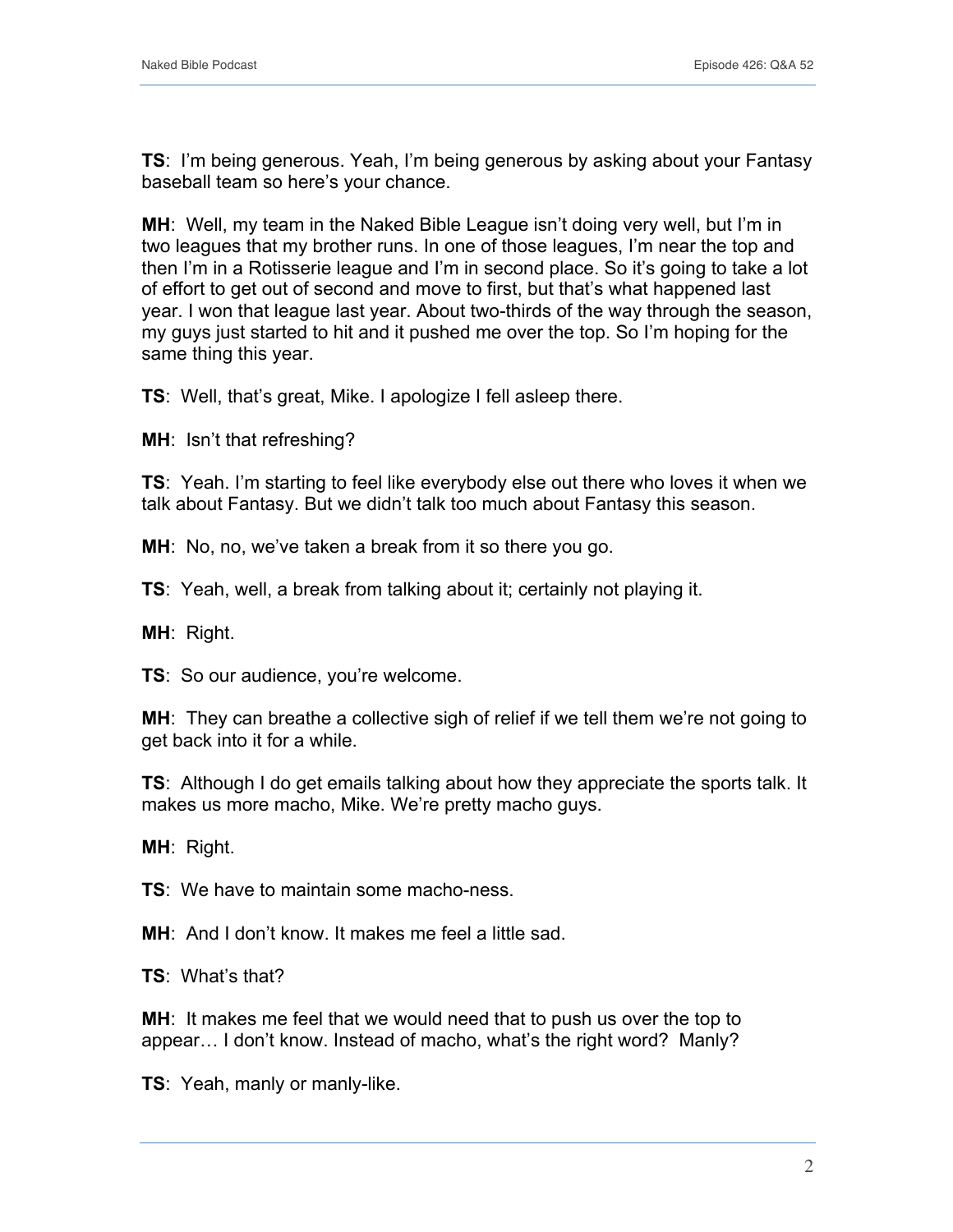**MH**: Catering to the stereotypes here.

**TS**: Yeah, well, that's alright.

**MH**: Which is fine.

**TS**: Yeah, that's fine, yeah. I'm okay with that, Mike. I'm confident in my manliness. Alright. Well, we've got some questions here. Why don't we just tackle the first one now? And the first one is from Ivraym:

**What does Mike think about the name "Yahweh" in the New Testament? Why is the tetragrammaton missing from the New Testament? Is the name Yahweh only for the Jews and not meant for all nations? And what does Mike think about the term "hallelujah" in Revelation 19:1? Is it considered only for heavenly beings and not for the rest of the church?** 3:05

> **MH**: Yeah, I'll take that last part first. I see no reason or rationale that the term can't be used by any believer. There's no prohibition there.

Why isn't the tetragrammaton in the New Testament? Because the New Testament is written in Greek. It is not written in Hebrew. The deity name likely *is* in the New Testament because you have certain (especially in the Gospel of John) "I am" passages or "I am he" statements. And those are legitimate translations of the tetragrammaton from the Old Testament. So it actually *is* there even though it's not transliterated. So we have to remember just because it isn't transliterated and it would look like I-A-O (something like "ya-ow"). In the Greek text, the transliteration of the divine name… That is typically how it's rendered, something like that or "ee-ah." Just because that doesn't show up in the New Testament doesn't mean that it's absent from the New Testament. So you have the "I am" or the "I am he" statements that (at least some of them in the Gospel of John) do directly draw on the divine name.

**TS**: Our next question is from Craig.

**How did minor prophets become scripture? What is known or theorized for how the minor prophets gained their credibility, their following, in order to be preserved as scripture?** 4:45

> **MH**: Well, I would say… First of all, the question is asking me to speculate because we aren't given precise answers to these questions about how Amos got to be known, got to be respected, so on and so forth. So I'm not going to speculate or guess. There is certainly no historical doubt about the inclusion of Amos in the canon. So it's safe to say the community recognized his status as a prophet. You know, prophets… There's such a thing in the Old Testament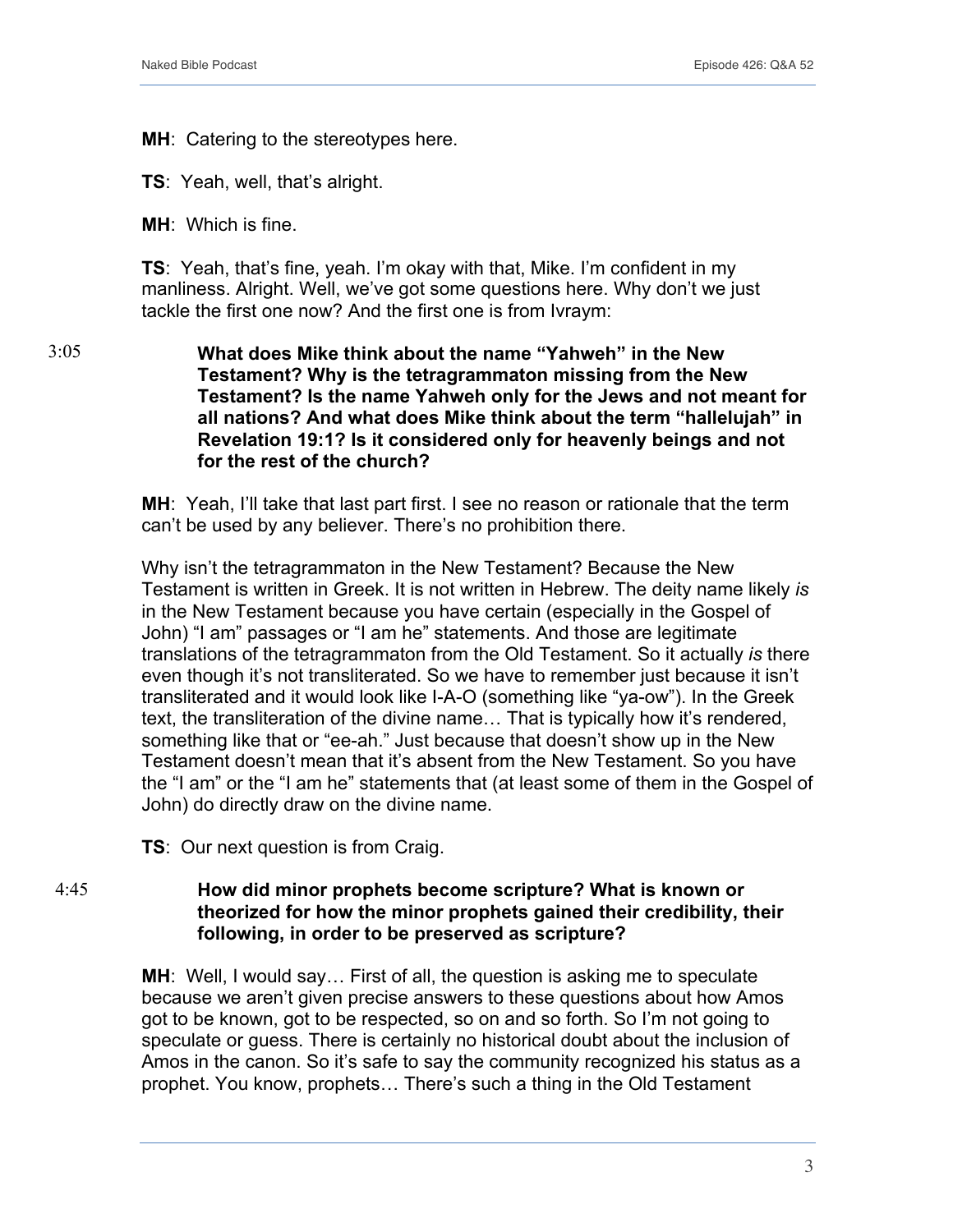called… Some translations actually put it this way and some scholars put it this way: "Schools of the prophets." Prophets had followers [audio breaks up]… the New Testament equivalent here, the rabbi-master relationship. That was true of prophets as well. They would learn… People would follow prophets, learn from their teachers. They would learn how to preach and how to minister. But again, in the academic world, this term is usually employed to describe a prophet's followers who would eventually codify or write down his sermons. In other words, these were the guys who would actually produce the written book that bears the prophet's name. Let me read one passage in 2 Kings 2:3. This is part of the Elisha story and it said here:

## **<sup>3</sup> And the sons of the prophets who were in Bethel came out to Elisha and said to him, "Do you know that today the LORD will take away your master from over you?" And he said, "Yes, I know it; keep quiet."**

It's not a nice verse. Elisha's basically telling him to shut up. But there's this reference to the sons of the prophets. Again, other translations might have something like "school" of the prophets there, but "sons of the prophets" doesn't refer to physical offspring. It refers to these groupies—these people that would follow the prophets around and listen to them and eventually be responsible for codifying what they preached. There's another reference in 2 Kings 4:1.

## **Now the wife of one of the sons of the prophets cried to Elisha, "Your servant my husband is dead, and you know that your servant feared the LORD, but the creditor has come to take my two children to be his slaves."**

So on and so forth. So there you have "sons of the prophets." Same thing in the same chapter, 2 Kings 4:38.

# **<sup>38</sup> And Elisha came again to Gilgal when there was a famine in the land. And as the sons of the prophets were sitting before him, he said to his servant, "Set on the large pot, and boil stew for the sons of the prophets."**

Again, so there are a number of these references to these groups. They're important because we could speculate (if we're going to speculate and we have to) that Amos was a member of such a school or such a group of the prophets and he emerged as a respected speaker that way, despite his vocational occupation as being a… Let's just put it, "in the agrarian industry." That didn't so much matter. If he had the time (and again we're speculating)… If he had the time to go follow a prophet around or learn from them, he could do that. And again, he just emerged from the group of those who did and became a prophet himself.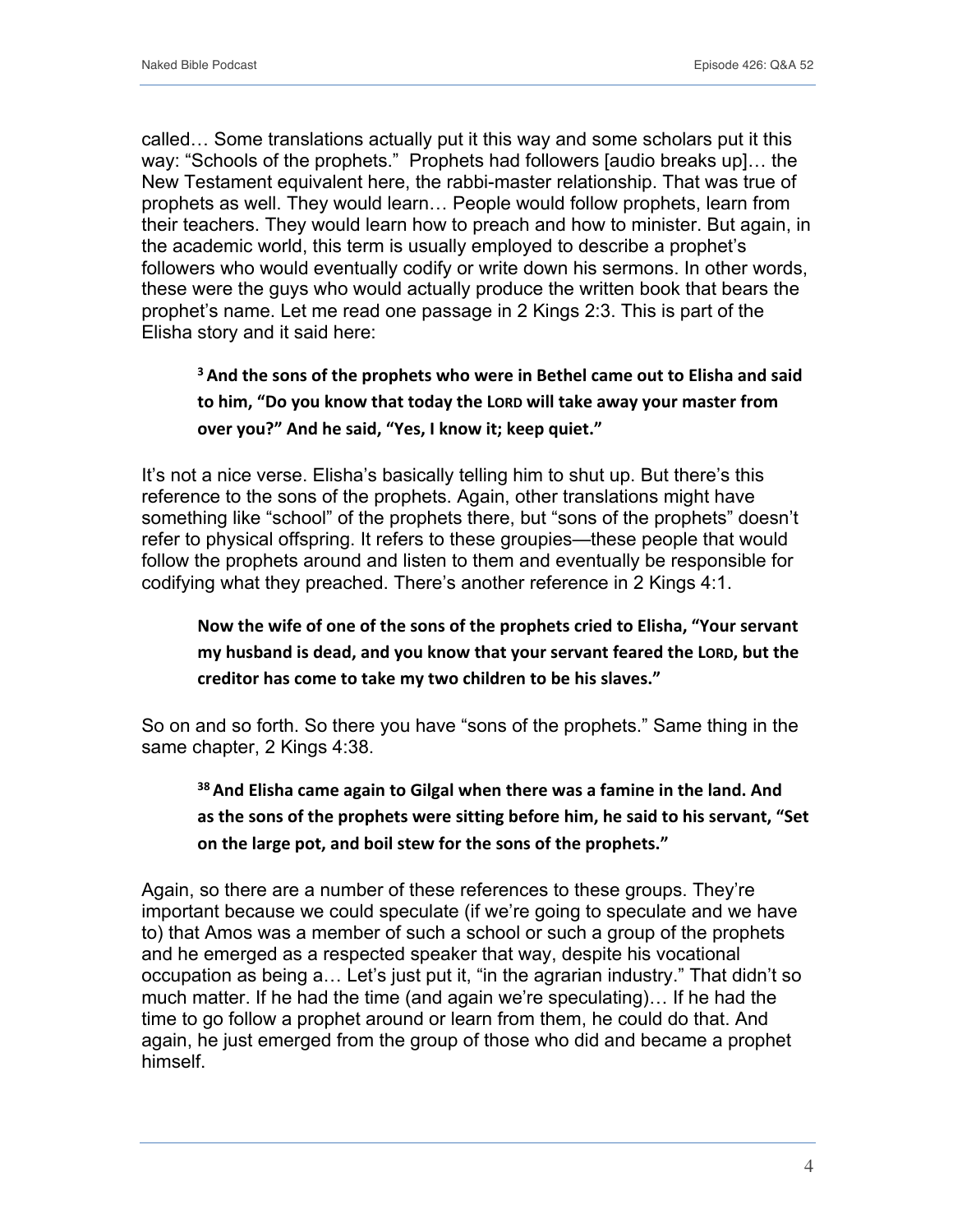#### **TS**: Alright, Paul has our next question.

8:15

**I just wanted to ask if you think it's possible that the writer of Genesis had the serpent from the Epic of Gilgamesh in mind when writing this account of the fall of man? I would assume that the snake that took the flower/plant of eternal life in the Epic of Gilgamesh benefited from its effects. In translations of Revelation 20:2, the serpent from the garden is referred to as "the old serpent," which also may lend credence to this idea. Your thoughts?**

**MS**: Yeah, Revelation 20:2 would not be an allusion to a Sumerian epic. I mean, it would be an allusion back to Genesis 3, so we have to keep that in mind. But just generally I think it's possible, but Gilgamesh isn't the only candidate. The Adapa tale might be a better parallel. Adapa was the first man in this text and so there's a story that, again, involves a serpent figure in that story. So that might be what the allusion could be to as well, other than Gilgamesh. I also think… Just to be clear, I think that we're dealing with a serpent. We're dealing with more than a literary allusion, but since the question is oriented to the literature, we'll just keep it at that. Let me just read a little section I have here. *The Zondervan Illustrated Bible Background Commentary* (ZIBBC). And it has little section on this. It says:

In the Gilgamesh Epic, after Gilgamesh acquires the magical plant that will rejuvenate him, it is stolen by a snake. In the story of Adapa, one of the guardians of Anu's palace (where Adapa is offered the food of life) is Gizzida, which equals to Ningishzida, "Lord of the Productive Tree". Ningishzida is serpent-shaped or accompanied by horned serpents, again, depending on the text, and he is guardian of the demons who live in the netherworld. 10:00

> So if you want to make a connection between the serpent figure and a sinister supernatural being, Ningishzida in the Adapa epic is actually a better candidate, but again, I wouldn't rule Gilgamesh out as far as an allusion here either. It could be one of the other or none. It doesn't have to be one of these options, but they're definitely possibilities.

**TS**: Mason wonders:

#### **Do you have an opinion on why a fair amount of translations will not red-letter Revelation 1:8?** 10:45

**MS**: What's Revelation 1:8 here? I'll look it up quickly.

**<sup>8</sup> "I am the Alpha and the Omega," says the Lord God, "who is and who was and who is to come, the Almighty."**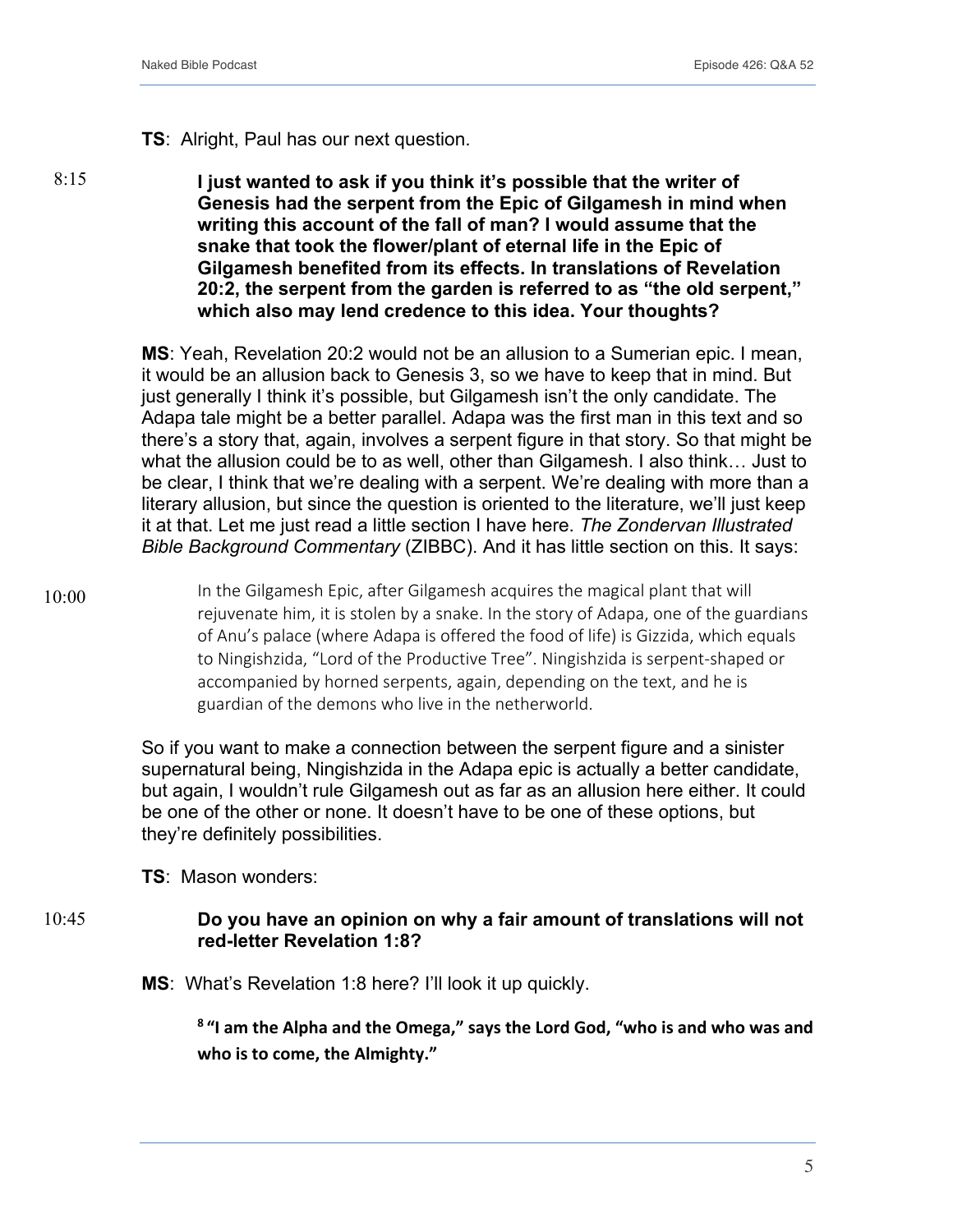The verse actually answers your question. It's not red-lettered because the statement isn't from the mouth of Jesus; it's from the mouth of the Lord God. So the red-letter strategy can't quite cope (or at least it has some difficulty) with instances like this, where the line between God and Jesus is so blurred. Since the text explicitly has "says the Lord God" and not "says Jesus," they opt to not make it red, despite the fact that the description "the Alpha and Omega" will be later applied to Jesus. So, again, the whole red-letter strategy has some difficulty here, but that would be why they do not red-letter it. The text is very explicit. "'I am the Alpha and the Omega,' says the Lord God." It doesn't say "says Jesus," or "says the Son of God" or something like that. So that's why it's not redlettered. Generally, I think red-letter editions are a bad idea anyway. The words of Jesus aren't any more important than any other words of scripture. It's not that they're specially inspired and the rest of the stuff is lesser inspired. It's all inspired. So again, I tend to shy away and discourage the use of red-letter editions, but that wasn't part of the question, so I'll stop there. [laughs]

**TS**: I can see that quote already, Mike. Marshall from Seattle has a question about the reading of Isaiah 40.

**A college professor friend says that he doesn't agree with Dr. Heiser and his case for the Divine Council because, "No account is given for the New Testament identifying the voice as John the Baptist speaking to Israel in the wilderness and how that plays into how we then read Isaiah 40. I am uncomfortable having the New Testament give an interpretation of an Old Testament text that is completely different to an interpretation we give that Old Testament text." What are Mike's thoughts?** 12:30

> **MS**: Mark 1 clearly has the messenger preparing the way of the Lord as John the Baptist. Messengers say things. Messengers speak. So I'm not saying that the plural commands of Isaiah 40 are John the Baptist speaking. I've never said that. So I think there's a little bit being misunderstood there. It's God speaking to a group (his Divine Council) in Isaiah 40. The commands are all plural. They're not singular. I don't write the text, but I know how to read it. So there you have it. It's speaking to a group. John turns out to be the fulfillment in human terms of this divine decree. I mean, that's Mark 1. It's plain as day, but I've never said that Mark is mouthing the words of Isaiah 40. So let's not make me say things that I don't say. There's nothing unusual with my view either. It's common in scholarship, and many scholars want Isaiah 40 to be a second call narrative. (The first one would be Isaiah 6.) So a lot of them consider Isaiah 40 to be kind of mirroring Isaiah 6 because of the similarities between the two, but even those who don't say Isaiah 40 is a second call narrative (and I'm thinking of somebody like Christopher Seitz here), even those who don't see it as a second call narrative know that the Divine Council is present and is oriented there.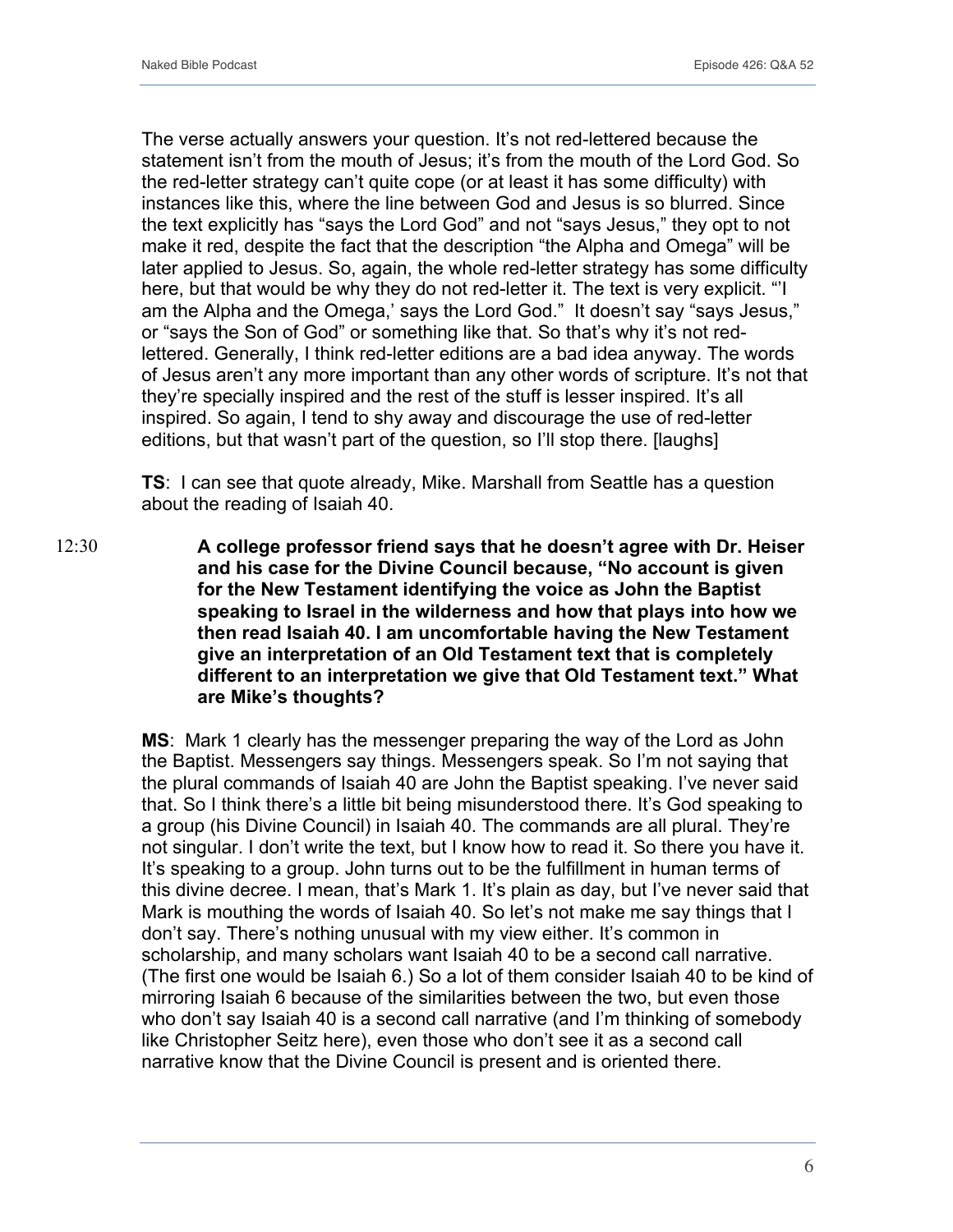Now what I've decided to do here in light of this question is I'm going to include Christopher Seitz' article in the protected folder where I upload articles that I mention in the podcast periodically. So if you're a newsletter subscriber to the Miqlat Newsletter, you can get access to this article. But the article is entitled, "The Divine Council: Temporal Transition and New Prophecy in the Book of Isaiah." It's a great article. It's pretty awesome, and it's all about the language of Isaiah 40. It's somewhat technical, but I don't think you need a graduate degree to read through the article and appreciate what's going on there, but it's excellent and establishes very well the presence of the Divine Council there. There are other articles, too, that I quote in *Unseen Realm*. Frank Moore Cross from Harvard years ago did a really nice article on the plural imperatives of Isaiah 40.

Among scholars, there is little question here that you have the Divine Council in view. But again, I've never said that John the Baptist is going around saying the words of Isaiah 40. He just happens to be the way things play out in fulfillment. And if you listened at all to our series with Matt Halsted on Paul's use of the Old Testament in Romans, you should know very well at this time that… You know, oftentimes when the New Testament repurposes the Old, you don't get these one-to-one correspondences; you get thematic or topical correspondences typological correspondences. Again, we don't want to press Mark too far, and I don't. I've never said John the Baptist is speaking the very words of Isaiah 40. He just turns out to be the fulfillment of it. He prepares the way for the Messiah. Who else would it be? Again, it's clearly John's role. So I don't know what the beef is. I would suggest that your professor needs to read and digest Seitz' article. If he has a problem with the Divine Council part of it, that should cure him.

**TS**: Marshall from Seattle has another question and it is:

#### **What is the Serpent Well in Nehemiah 2:13?** 16:45

**MS**: Yeah, this one interested me because I've never actually noticed this in Nehemiah. I'm not into the geographical features like wells and such of the Holy Land. So I went and looked this up in Israel Loken's Commentary on Ezra and Nehemiah, and his commentary is from the *Evangelical Exegetical Commentary Series* put out by Lexham Press, which is not only a good series, but this is an excellent commentary on Ezra and Nehemiah. But to start off, let me just read Nehemiah 2:13. It says:

**<sup>13</sup> I went out by night by the Valley Gate to the Dragon Spring and to the Dung Gate, and I inspected the walls of Jerusalem that were broken down and its gates that had been destroyed by fire.**

So this is part of Nehemiah's initial reconnoitering of the situation that this journey back to Jerusalem to rebuild the walls, and he points out a few of these